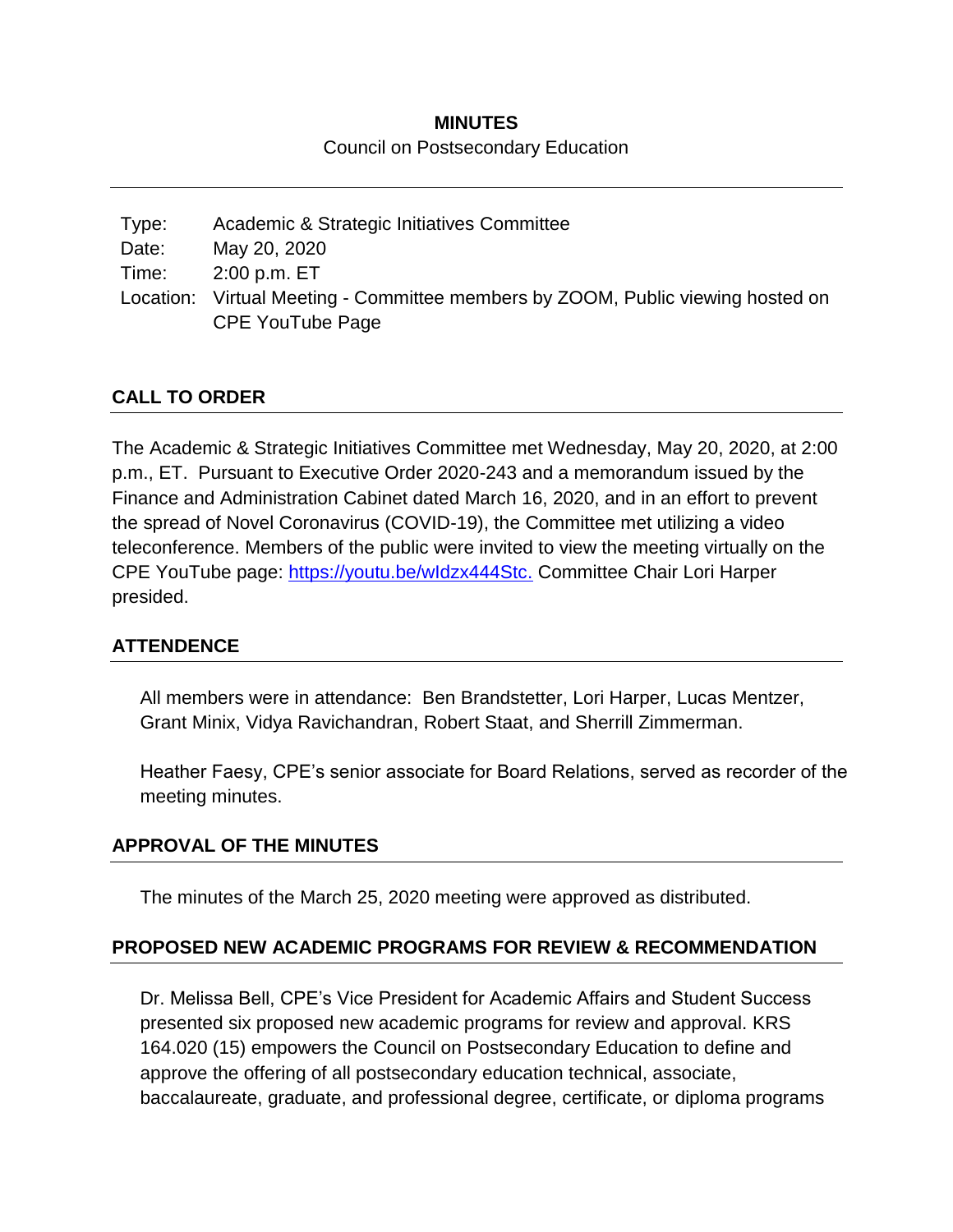in the public postsecondary education institutions. Council staff reviewed the following proposed programs and recommended approval by the board.

## **Western Kentucky University**

1) Environmental, Sustainability, and Geographic Studies (B.S.) CIP Code 03.0103

This program focuses on environment-related issues using scientific, technological, and humanistic approaches to generate a systems-thinking mindset. The program also provides students with the option of attaining a certificate in Geographic Information Systems, which is relevant for a variety of disciplines that require the mapping and analysis of geographic, demographic, and/or environmental data. The program prepares students for careers in the environmental and sustainability job sectors and in the geospatial technology work force, as well as for graduate school.

2) Film Production (B.F.A.) CIP Code 50.0602

The BFA in Film Production is a pre-professional major providing an immersive, conservatory-style educational experience for students pursuing a career in the film industry. Hands-on instruction in pre-production, production, and post-production provides students foundational concepts and practical skills which are reinforced through their work on short films. Film studies courses emphasize critical and analytical thinking through the study of global film culture, history, and aesthetics.

MOTION: Dr. Staat moved the Committee approve the two proposed programs at Western Kentucky University, and recommend approval by the Council at its June 19, 2020 meeting. Mr. Mentzer seconded the motion.

VOTE: The motion passed.

### **University of Louisville**

1) Business Administration (B.A.) CIP Code 52.0101

This program is a 120-credit hour undergraduate degree that prepares versatile, broadly educated graduates to accelerate their professional success as managers. In additional to the core business courses required of all BSBA students, the curriculum covers a range of management functions: project management, human resources management, team management, and operations management. In addition, students will develop basic proficiency in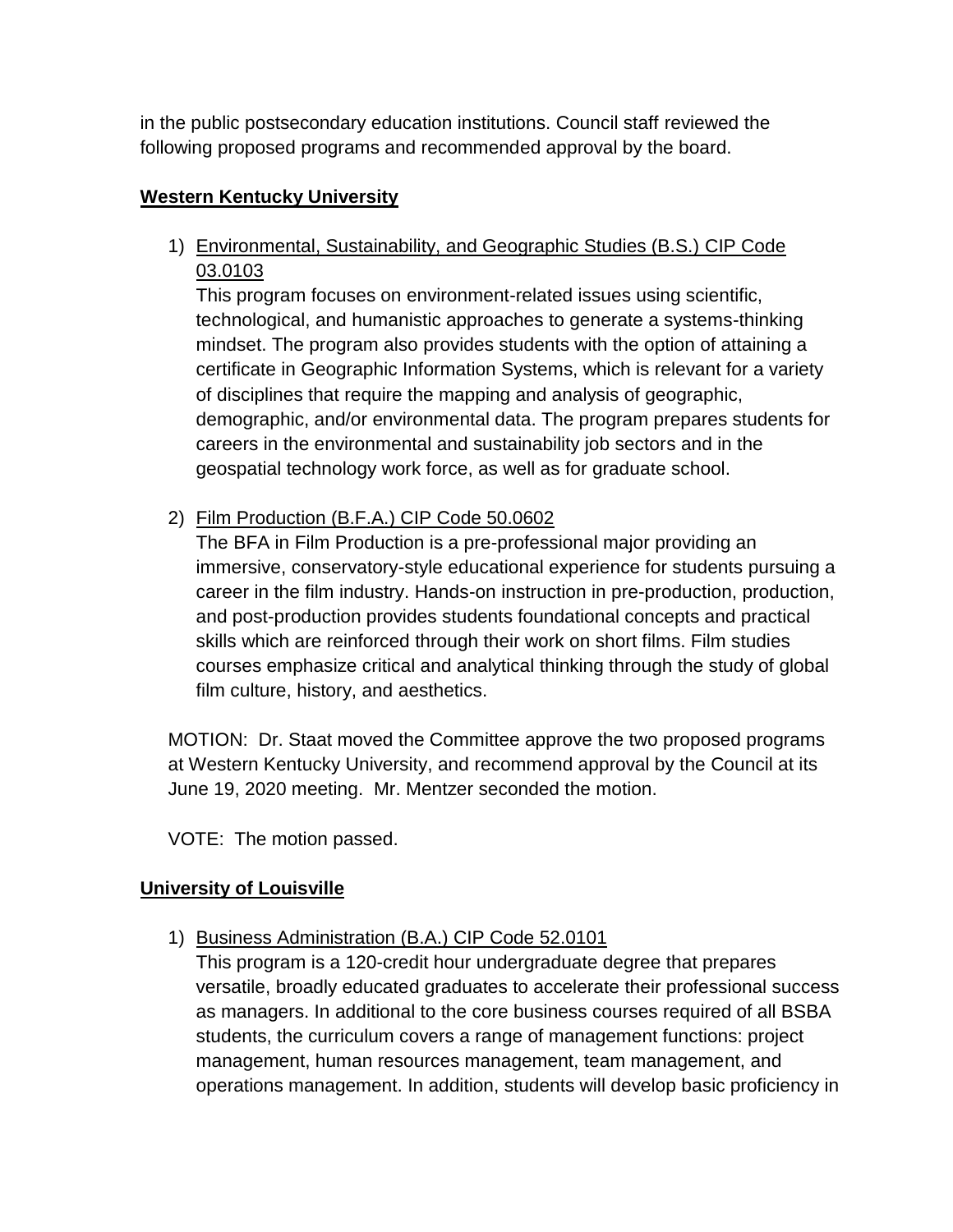business analytics, add functional knowledge in another business domain to support initial job placement, and gain relevant hands-on experience through a capstone project and a required internship.

2) Materials and Energy Science and Engineering (M.S.) CIP Code 14.1801 With this Master of Science, students will be trained with fundamental concepts on advanced materials, energy devices, and processing and systems engineering. The educational experiences will be enhanced by research opportunities in laboratories conducting basic and translational research on solar energy conversion, energy storage, biofuels and biomass conversion, solar fuels, materials characterization, and advanced energy materials. The MS in MESE will prepare students for career tracks in industry such as semiconductor/opto-electronics, materials, catalysts and energy. Students will also be able to pursue entrepreneurship, government and corporate labs, and doctoral studies in their respective disciplines.

MOTION: Mr. Minix moved the Committee approve the two proposed programs at the University of Louisville, and recommend approval by the Council at its June 19, 2020 meeting. Dr. Staat seconded the motion.

VOTE: The motion passed.

# **Murray State University**

- 1) Respiratory Therapy (B.S) CIP Code 51.0908
	- The Bachelor of Science in Respiratory Therapy was developed in partnership with Madisonville Community College and West Kentucky Community and Technical College. The initial development of this program was funded by a USDA Health Services Grant based on an identified need for additional respiratory therapists in the region. Students will be able to transfer to Murray State University from the community college and complete the degree, one in which they can complete in as few as three semesters.
- 2) General Studies (B.S.) CIP Code 24.0199

The Bachelor of Science in General Studies is a baccalaureate degree for traditional students with at least 72 hours of consecutive college credits entering their junior or senior year. This program is for students who resolve to obtain a college degree in a timely manner, though different from their previous declaration of major, and plan to use a college degree to find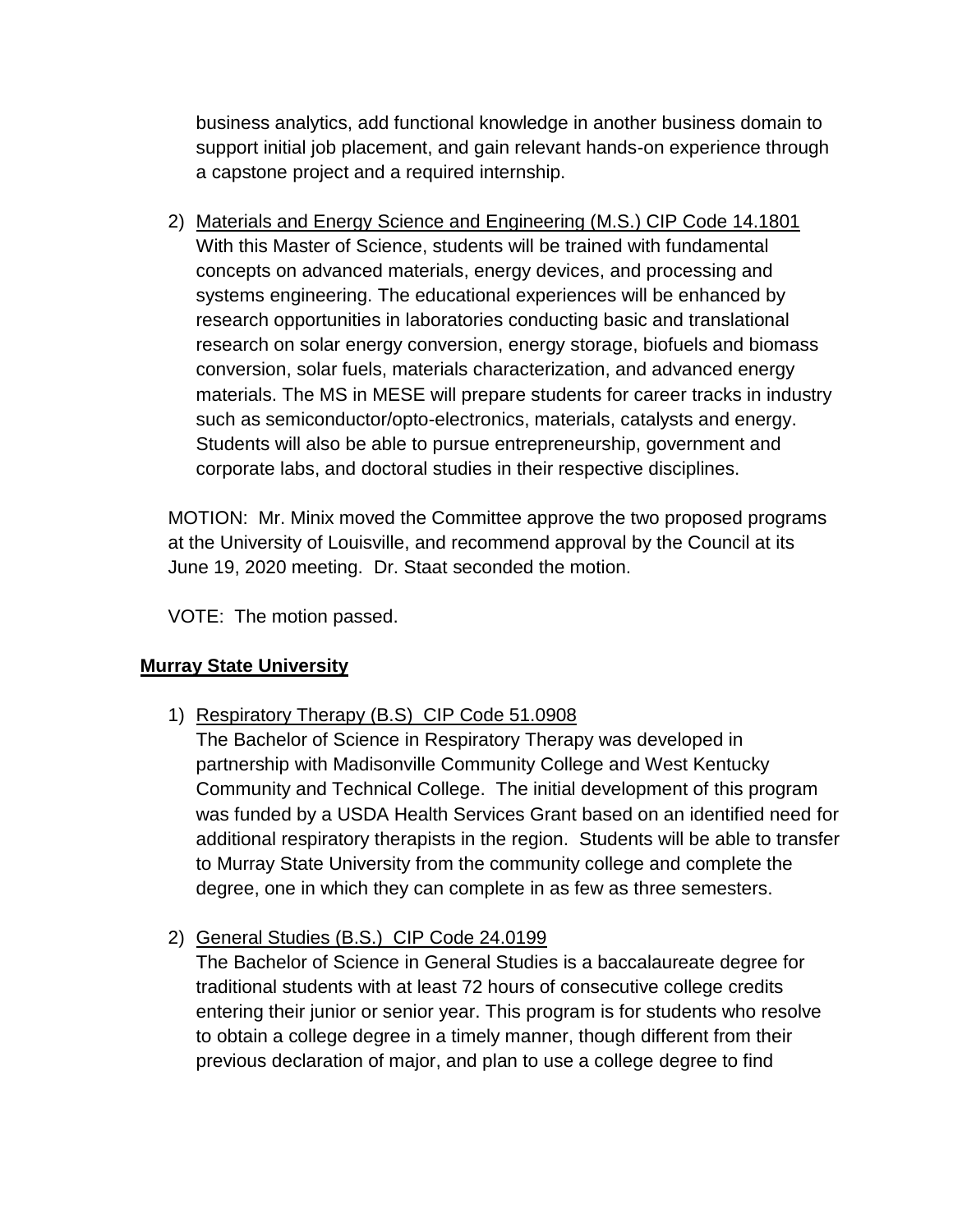employment, strengthen future employment opportunities, and reach personal goals.

MOTION: Mr. Minix moved the Committee approve the two proposed programs at Murray State University, and recommend approval by the Council at its June 19, 2020 meeting. Ms. Ravichandran seconded the motion.

VOTE: The motion passed.

# **AGENCY UPDATE: CARES ACT FUNDING**

Ms. Lee Nimocks, CPE's Chief of Staff and Vice President for Strategy provided an update on the status on the Coronavirus Aid, Relief, and Economic Security (CARES) Act, which provided several streams of funding that will impact Kentucky's colleges and universities and the students they serve. It includes more than \$30 billion for education, with at least \$13.5 billion for the nation's K-12 schools and more than \$14 billion for higher education. Funding for colleges and universities will run through the Higher Education Emergency Relief Fund.

# **AGENCY UPDATE: GUIDELINES FOR REOPENING CAMPUSES FOR IN-PERSON INSTRUCTION**

CPE staff have developed guiding principles and a planning template for the fall 2020 reopening of Kentucky's campuses. Mr. Greg Rush, CPE's senior fellow, presented the guidelines, which adhere to all State, Federal and Centers for Disease Control Guidelines including Governor Beshear's 10 Rules to Re-opening and President Trump's Guidelines for Opening Up America Again. Colleges and Universities may begin the phase-in process of fully opening each institution by June 1, 2020, in order to ensure scheduled opening dates as established by each college and university.

### **AGENCY UPDATE: ACADEMIC AND STUDENT SUCCESS INITIATIVES**

Dr. Melissa Bell provided an update on a number of initiatives including college readiness indicators for the 2020-21 academic year, the development of the online portal system, the series of virtual webinars being offered, the development of the statewide repository of online learning guidelines, the expanded services of the Kentucky Virtual Library, and efforts to streamline the current program approval process.